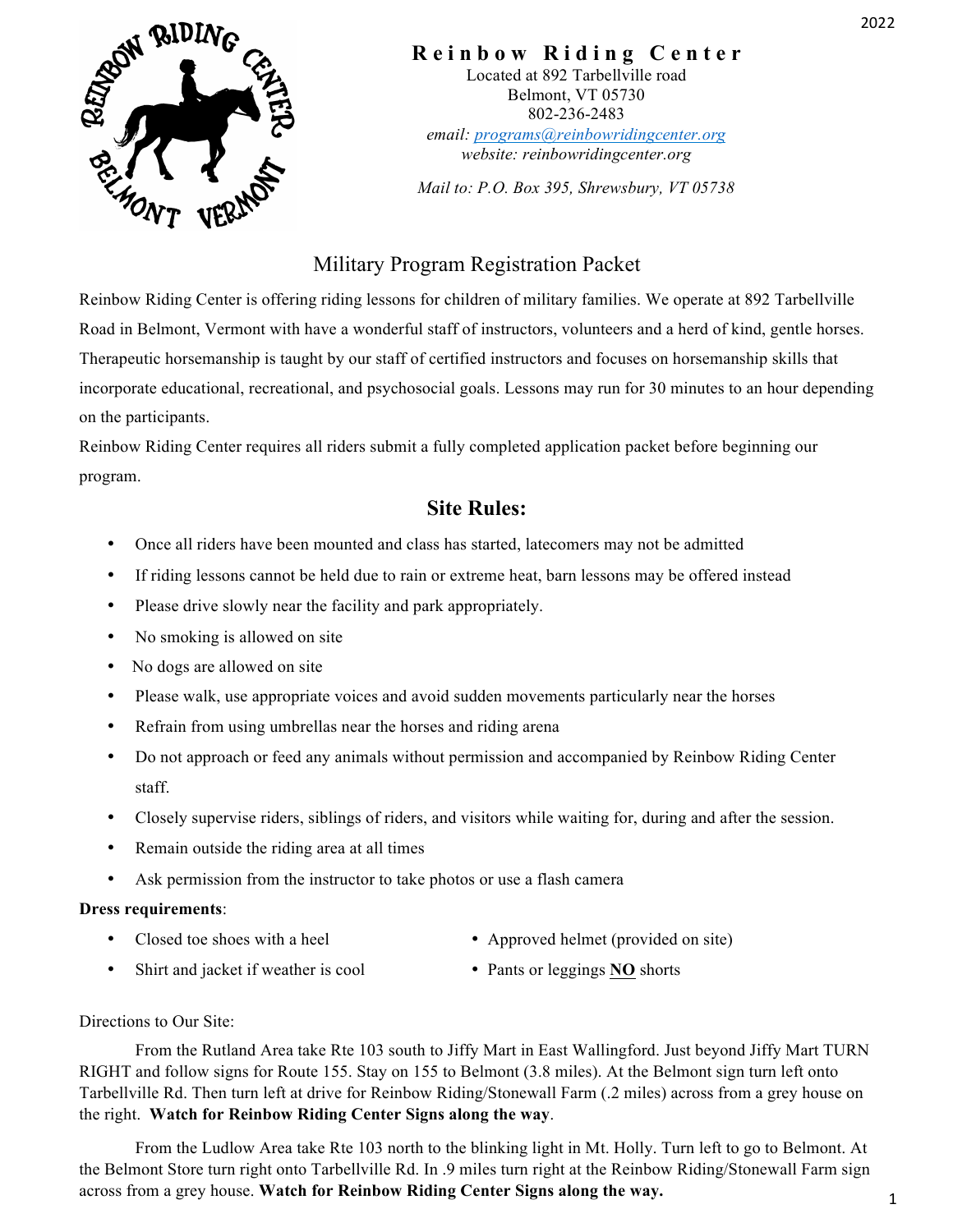# **Participant Application**

| School:                                                                                                                                                                                                                                                                                                                                                              |  |
|----------------------------------------------------------------------------------------------------------------------------------------------------------------------------------------------------------------------------------------------------------------------------------------------------------------------------------------------------------------------|--|
|                                                                                                                                                                                                                                                                                                                                                                      |  |
|                                                                                                                                                                                                                                                                                                                                                                      |  |
|                                                                                                                                                                                                                                                                                                                                                                      |  |
| Medications (include prescription, over-the-counter, name, dose and frequency)                                                                                                                                                                                                                                                                                       |  |
| Physical Function (i.e. mobility skills such as transfers, walking, wheelchair use)                                                                                                                                                                                                                                                                                  |  |
| Psycho/Social Function (i.e. work/school including grade completed, hobbies, relationships, family structure,<br>support systems, companion animals, fears, etc)                                                                                                                                                                                                     |  |
| Why do you want your child to come to Reinbow Riding Center?                                                                                                                                                                                                                                                                                                         |  |
| Signature:<br>Date:                                                                                                                                                                                                                                                                                                                                                  |  |
| ***Reinbow Riding Center is considering holding two (2) 8-week sessions for participants in the Military Families<br>Program this year. Session 1 would be a spring (sometime in May start) through early summer session and a second<br>session would start sometime after July 4 <sup>th</sup> through August or early fall. Please check the session you might be |  |

might work for you. Scheduling is at our discretion but we will try to accommodate everyone.

interested in attending. If neither works for you please note this on the OTHER line and indicate the dates that

Session 1:\_\_\_\_\_\_ Session 2:\_\_\_\_\_\_\_ OTHER: \_\_\_\_\_\_\_\_\_\_\_\_\_\_\_\_\_\_\_\_\_\_\_\_\_\_\_\_\_\_\_\_\_\_\_\_\_\_\_\_\_\_\_\_\_\_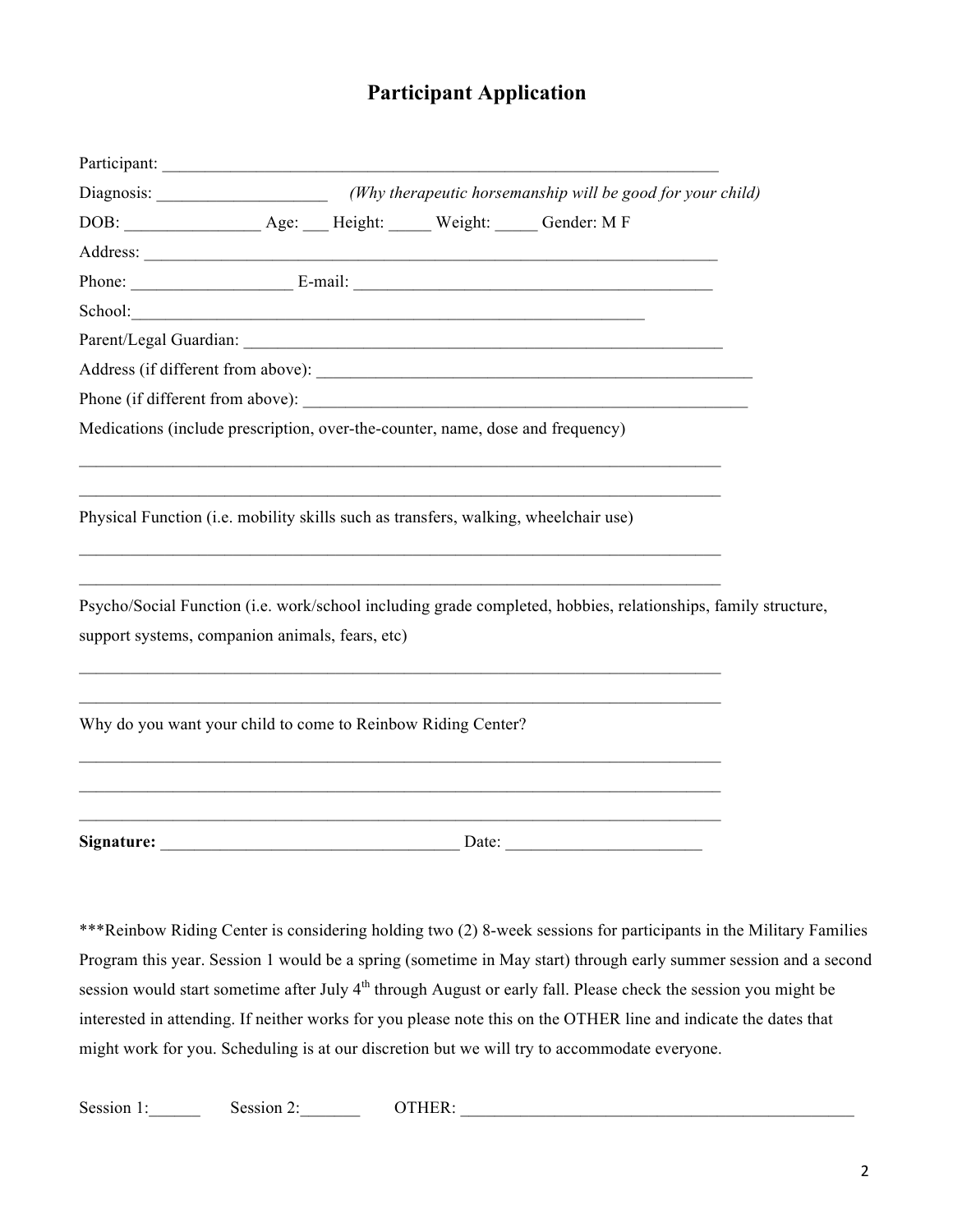## **Health and Medical Information**

Dear Health Care Provider:

Your patient: \_\_\_\_\_\_\_\_\_\_\_\_\_\_\_\_\_\_\_\_\_\_\_\_\_\_\_\_\_\_\_\_\_\_\_\_\_\_\_\_\_\_\_\_\_\_\_\_\_\_\_ is interested in participating in

supervised equine activities. (Participant's Name)

In order to safely provide this service, we request that you complete/update the attached Medical History and Physician's Statement Form. Please note that the following conditions may suggest precautions and contraindications to equine activities. Therefore, when completing this form, please note whether these conditions are present, and to what degree.

| <b>Orthopedic</b>                            | Poor endurance                                 |
|----------------------------------------------|------------------------------------------------|
| Atlantoaxial instability (include neurologic | Skin breakdown                                 |
| symptoms)                                    | <b>Medical/Psychological</b>                   |
| Coxarthrosis                                 | Allergies                                      |
| Cranial defects                              | Animal abuse                                   |
| Heterotopic ossification/myositis ossificans | Cardiac condition                              |
| Joint subluxation/dislocation                | Physical/sexual/emotional abuse                |
| Osteoporosis                                 | Blood pressure control                         |
| Pathologic fractures                         | Dangerous to self or others                    |
| Spinal joint fusion/fixation                 | Exacerbations of medical conditions (e.g., RA, |
| Spinal joint instability/abnormalities       | MS)                                            |
| Neurologic                                   | Fire settings                                  |
| Hydrocephalus/shunt PVD                      | Hemophilia                                     |
| Spina bifida/Chiari II malformation/tethered | Medical instability                            |
| coed/hydromyeli                              | Migraines                                      |
| Seizure                                      | Respiratory compromise                         |
| Other                                        | Recent surgeries                               |
| $Age$ – under 4 years                        | Substance abuse                                |
| Indwelling catheters/medical equipment       | Thought control disorders                      |
| $Medications - e.g. photosensitivity$        | Weight control disorders                       |

Thank you for your assistance.

If you have any questions or concerns regarding this patient's participation in equine-assisted activities, please feel free to contact us at the address/phone indicated above.

Sincerely, Reinbow Riding Center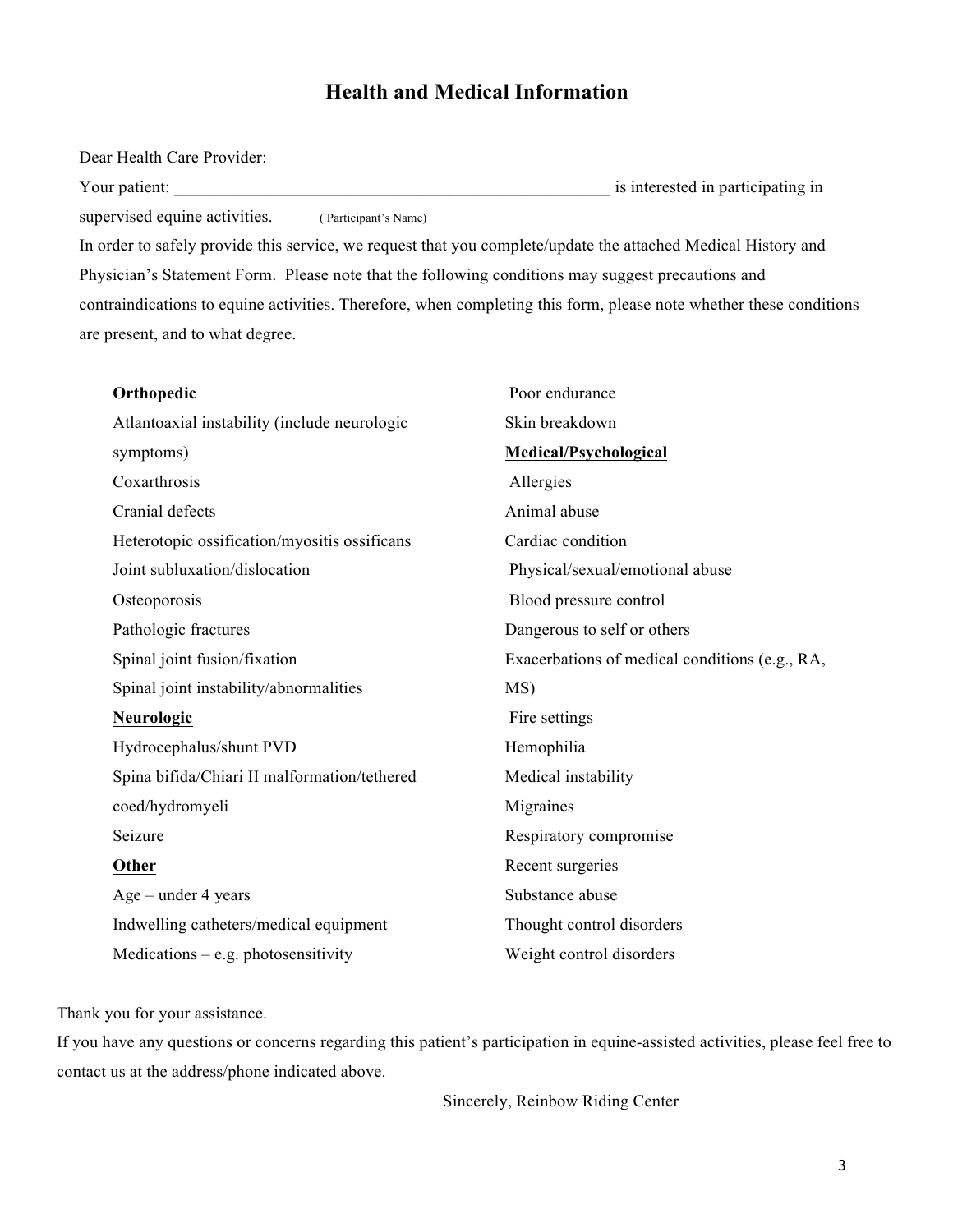#### **Program Physician's Statement**

(This form must be signed by the participant's physician)

|                                                                                | DOB:                                     | Height:                   | Weight:        |
|--------------------------------------------------------------------------------|------------------------------------------|---------------------------|----------------|
| Address:                                                                       |                                          |                           |                |
| Diagnosis:                                                                     |                                          |                           | Date of onset: |
| Past/prospective surgeries:                                                    |                                          |                           |                |
| Medications:                                                                   |                                          |                           |                |
| Seizure type:                                                                  | Controlled: Yes No Date of last seizure: |                           |                |
| Shunt present: Yes No Date of last revision:                                   |                                          |                           |                |
| Special precautions/needs:                                                     |                                          |                           |                |
| Mobility:                                                                      |                                          |                           |                |
| Independent ambulation: Yes No                                                 |                                          | Wheelchair: Yes No        |                |
| Assisted ambulation: Yes No                                                    |                                          | Braces/assistive devices: |                |
| For those with Down Syndrome: neurologic symptoms of atlantoaxial instability: |                                          |                           |                |
| AltlantoDens Interval X-rays Date: Result: Positive                            |                                          | Negative                  |                |
| Neurological symptoms of Atlantoaxial Instability:                             |                                          |                           |                |

Please indicate current or past special needs in the following systems/areas, including surgeries. These conditions may suggest precautions and contraindications to equine activities.

|                         | Yes | N <sub>o</sub> | Comments |
|-------------------------|-----|----------------|----------|
| Auditory                |     |                |          |
| Vision                  |     |                |          |
| Tactile/sensation       |     |                |          |
| Speech                  |     |                |          |
| Cardiac                 |     |                |          |
| Circulatory             |     |                |          |
| Integumentary/skin      |     |                |          |
| Immunity                |     |                |          |
| Pulmonary               |     |                |          |
| Neurologic              |     |                |          |
| Muscular                |     |                |          |
| Orthopedic              |     |                |          |
| Allergies               |     |                |          |
| Learning disability     |     |                |          |
| Cognitive               |     |                |          |
| Emotional/psychological |     |                |          |
| Pain                    |     |                |          |
| Other                   |     |                |          |

Given the above diagnosis and medical information, this person is not medically precluded from participation in equineassisted activities and/or therapies. I understand that Reinbow Riding Center will weigh the medical information given against the existing precautions and contraindications. Therefore, I refer this person to Reinbow Riding Center for ongoing evaluation to determine eligibility for participation.

| Name/title: |                      | MD DO NP PA Other |       |
|-------------|----------------------|-------------------|-------|
| Signature:  |                      |                   | Date: |
| Address:    |                      | Phone:            |       |
|             | License/UPIN Number: |                   |       |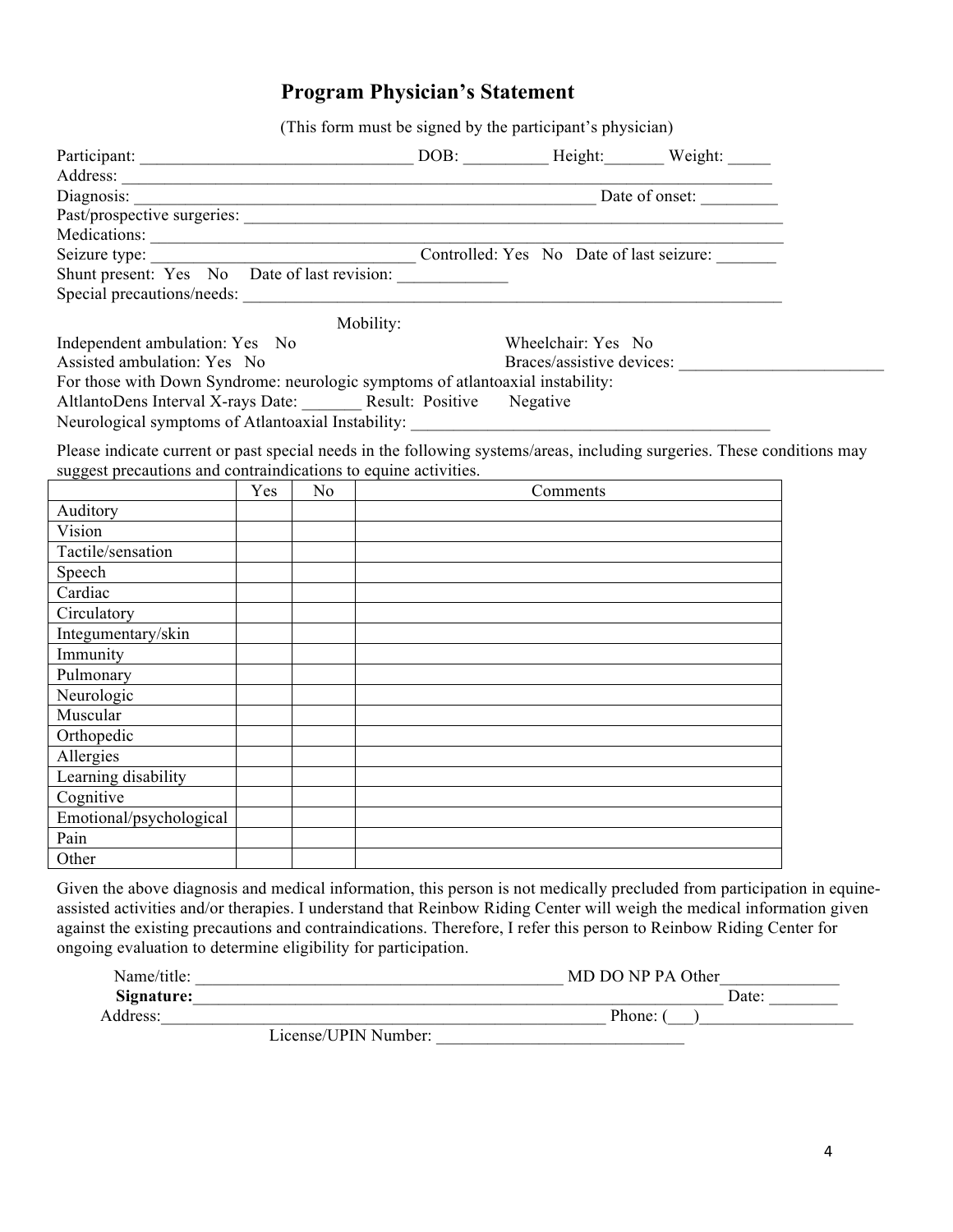# **Authorization for Emergency Medical Treatment**

| Name: Name: Name: Name: Name: Name: Name: Name: Name: Name: Name: Name: Name: Name: Name: Name: Name: Name: Name: Name: Name: Name: Name: Name: Name: Name: Name: Name: Name: Name: Name: Name: Name: Name: Name: Name: Name: |                                     |                                                                                                                                                                                                                                                                                                                                                                                                                                                                                               |
|-------------------------------------------------------------------------------------------------------------------------------------------------------------------------------------------------------------------------------|-------------------------------------|-----------------------------------------------------------------------------------------------------------------------------------------------------------------------------------------------------------------------------------------------------------------------------------------------------------------------------------------------------------------------------------------------------------------------------------------------------------------------------------------------|
|                                                                                                                                                                                                                               |                                     |                                                                                                                                                                                                                                                                                                                                                                                                                                                                                               |
|                                                                                                                                                                                                                               |                                     |                                                                                                                                                                                                                                                                                                                                                                                                                                                                                               |
|                                                                                                                                                                                                                               |                                     |                                                                                                                                                                                                                                                                                                                                                                                                                                                                                               |
|                                                                                                                                                                                                                               |                                     |                                                                                                                                                                                                                                                                                                                                                                                                                                                                                               |
| In the event of an emergency:                                                                                                                                                                                                 |                                     | ,我们也不会有一个人的事情。""我们的人,我们也不会有一个人的人,我们也不会有一个人的人,我们也不会有一个人的人,我们也不会有一个人的人,我们也不会有一个人的人                                                                                                                                                                                                                                                                                                                                                                                                              |
|                                                                                                                                                                                                                               |                                     |                                                                                                                                                                                                                                                                                                                                                                                                                                                                                               |
|                                                                                                                                                                                                                               |                                     |                                                                                                                                                                                                                                                                                                                                                                                                                                                                                               |
|                                                                                                                                                                                                                               |                                     |                                                                                                                                                                                                                                                                                                                                                                                                                                                                                               |
|                                                                                                                                                                                                                               |                                     |                                                                                                                                                                                                                                                                                                                                                                                                                                                                                               |
| services, or while being on the property of the agency, I authorize Reinbow Riding Center to:<br>1. Secure and retain medical treatment and transportation, if needed.<br>treatment.                                          |                                     | In the event that emergency medical aid/treatment is required due to illness or injury during the process of receiving<br>2. Release client records upon request to the authorized individual or agency involved in the medical emergency<br><b>CONSENT PLAN</b> This authorization includes x-ray, surgery, hospitalization, medication and any treatment procedure<br>deemed "life-saving" by the physician. This provision will only be invoked if the person(s) listed cannot be reached. |
|                                                                                                                                                                                                                               | (Client, Parent, or Legal Guardian) |                                                                                                                                                                                                                                                                                                                                                                                                                                                                                               |
|                                                                                                                                                                                                                               |                                     |                                                                                                                                                                                                                                                                                                                                                                                                                                                                                               |
|                                                                                                                                                                                                                               |                                     | NON-CONSENT PLAN I do not give consent for emergency medical aid/treatment in the case of illness or injury and                                                                                                                                                                                                                                                                                                                                                                               |

agree to be present with the participant during the process of receiving services or while being at Full Circle Farm.

| <b>Consent signature:</b> |
|---------------------------|
|                           |

**Consent signature**: \_\_\_\_\_\_\_\_\_\_\_\_\_\_\_\_\_\_\_\_\_\_\_\_\_\_\_\_\_\_\_\_\_\_\_\_\_\_\_\_\_\_\_\_\_\_\_\_\_\_ Date: \_\_\_\_\_\_\_\_\_\_\_\_\_\_

(Client, Parent, or Legal Guardian)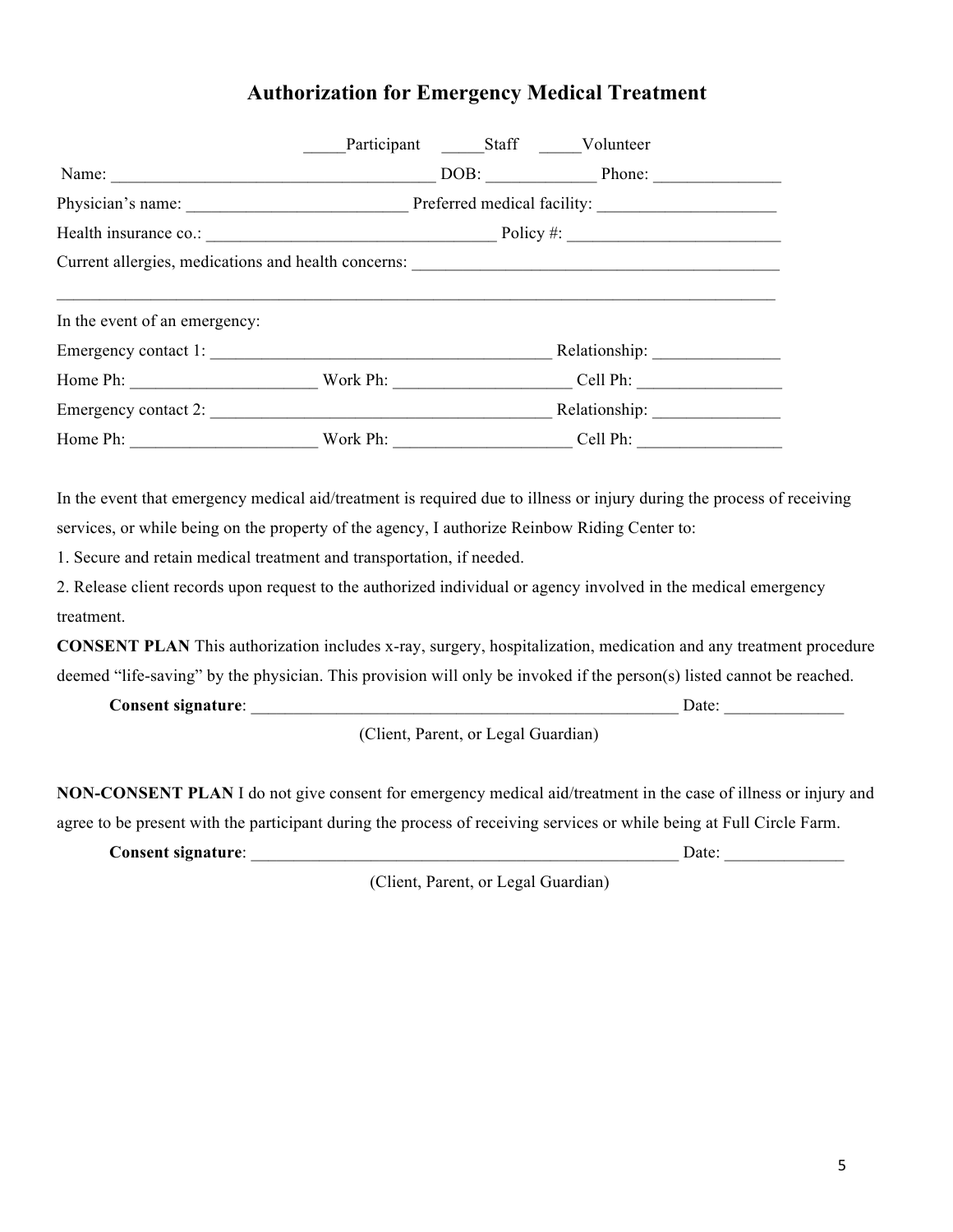# **Consent for Release of Information**

|                                                                                   | to release information (person or facility)                                                                             |
|-----------------------------------------------------------------------------------|-------------------------------------------------------------------------------------------------------------------------|
|                                                                                   |                                                                                                                         |
|                                                                                   | (participant's name)                                                                                                    |
| the above-named participant. The information to be released is indicated below:   | The information is to be released to Reinbow Riding Center for the purpose of developing an equine activity program for |
| $\Box$ Medical history                                                            | $\Box$ Classroom Individual Education Plan (I.E.P.)                                                                     |
| $\Box$ Physical therapy evaluation, assessment and<br>program plan                | $\Box$ Psychosocial evaluation, assessment and<br>program plan                                                          |
| $\square$ Speech therapy evaluation, assessment and<br>program plan               | $\Box$ Cognitive-behavioral management plan                                                                             |
| $\Box$ Mental health diagnosis and treatment plan                                 | <u> 1980 - Jan Barbara, martxa al II-lea (h. 1980).</u>                                                                 |
| $\Box$ Individual Habilitation Plan (I.H.P.)                                      |                                                                                                                         |
| This release is valid for one year and can be revoked, in writing, at my request. |                                                                                                                         |
|                                                                                   | Date:                                                                                                                   |
| Print name:                                                                       |                                                                                                                         |
|                                                                                   |                                                                                                                         |
|                                                                                   |                                                                                                                         |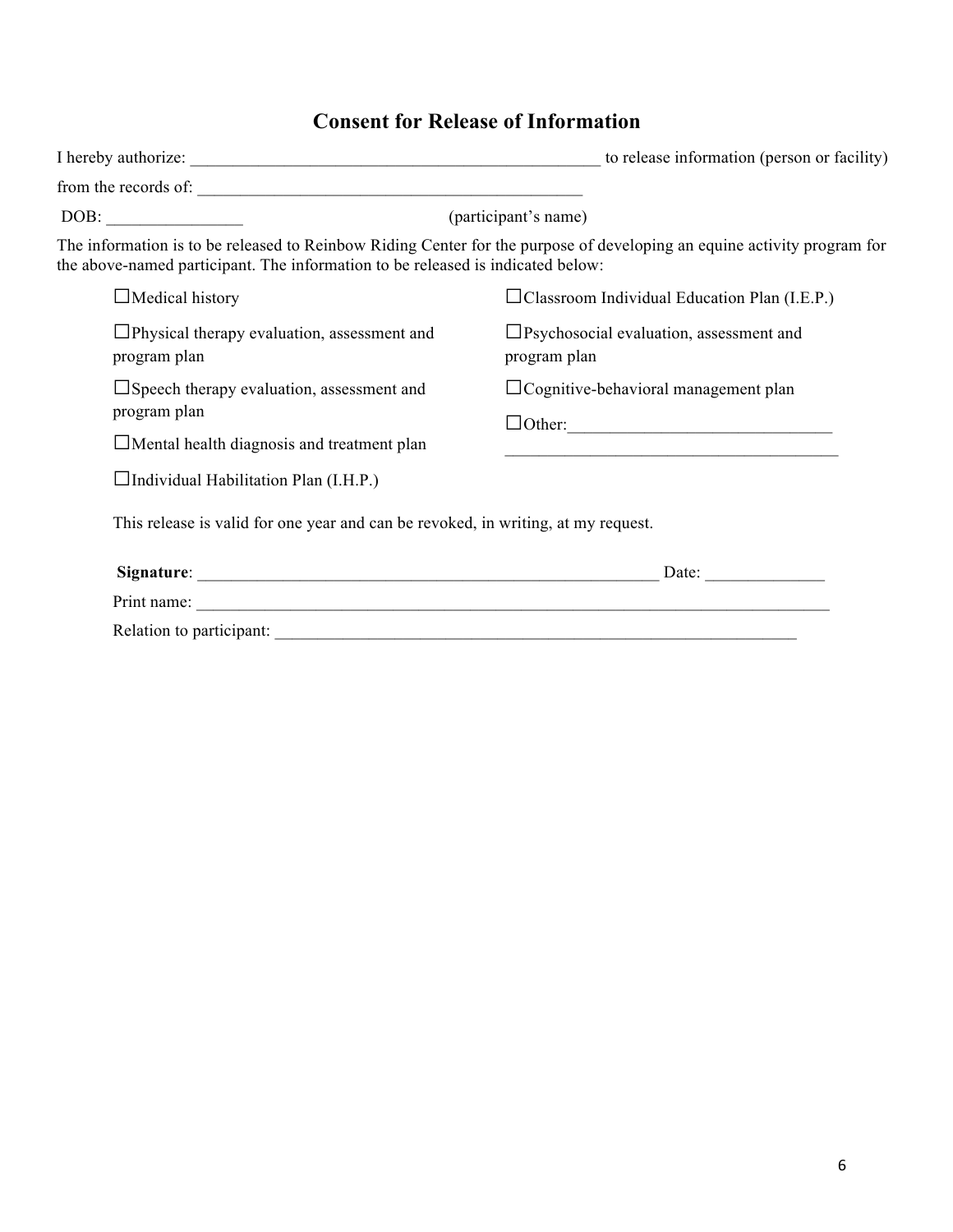### **Liability Release**

| Name    |      | Date of Birth        | Today's Date |
|---------|------|----------------------|--------------|
| Address | City | State<br>$\angle$ ip |              |

**LIABILITY RELEASE** (Required):  $\qquad \qquad$  (Name) would like to participate in the Reinbow Riding Center's Therapeutic Equine Program. I acknowledge the risks and potential for risks of horseback riding and related equine activities, including grievous bodily harm. However, I feel that the possible benefits to myself/my child/my ward are greater than the risk assumed. I hereby, intending to be legally bound for myself, my heirs and assigns, executors, and administrators, waive and release forever all claims for damages against RRC, its Board of Directors, Instructors, Therapists, Aides, Volunteers, and/or employees for any and all injuries and/or losses I/my child/my ward may sustain while participating in the Program from whatever cause including but not limited to negligence of these released parties.

*Warning: Under Vermont Law, an equine activity sponsor is not liable for an injury to, or the death of, a participant in the equine activities resulting from the inherent risks of equine activities that are obvious and necessary, Pursuant to 12 V.S.A. 1039 – added 1995, No. 136 (ADJ. Sess.), 2. The term "Equine Activity Sponsors" includes Reinbow Riding Center, Ltd, its Board of Directors, Instructors, Therapists, Aids, Volunteers, and/or all Employees.*

**Signature:** The contract of the contract of the contract of the contract of the contract of the contract of the contract of the contract of the contract of the contract of the contract of the contract of the contract of t

Client, Parent or Legal Guardian

# **PHOTO RELEASES**

**I do do not** consent to and/or authorize the use and reproduction by Reinbow Riding Center of any and all photographs and any other audio-visual materials taken of me/my son/my daughter/my ward for the promotional use, educational activities, and exhibitions or for any other use for the benefit of the program.

I do **do not** consent to and/or authorize photos to be posted on a Social Media page such as Facebook, Twitter, etc.

I **do do not** consent to and/or authorize the use of a quote to be used in promotional material and/or posted on a social media page.

**Signature:** The contract of the contract of the contract of the contract of the contract of the contract of the contract of the contract of the contract of the contract of the contract of the contract of the contract of t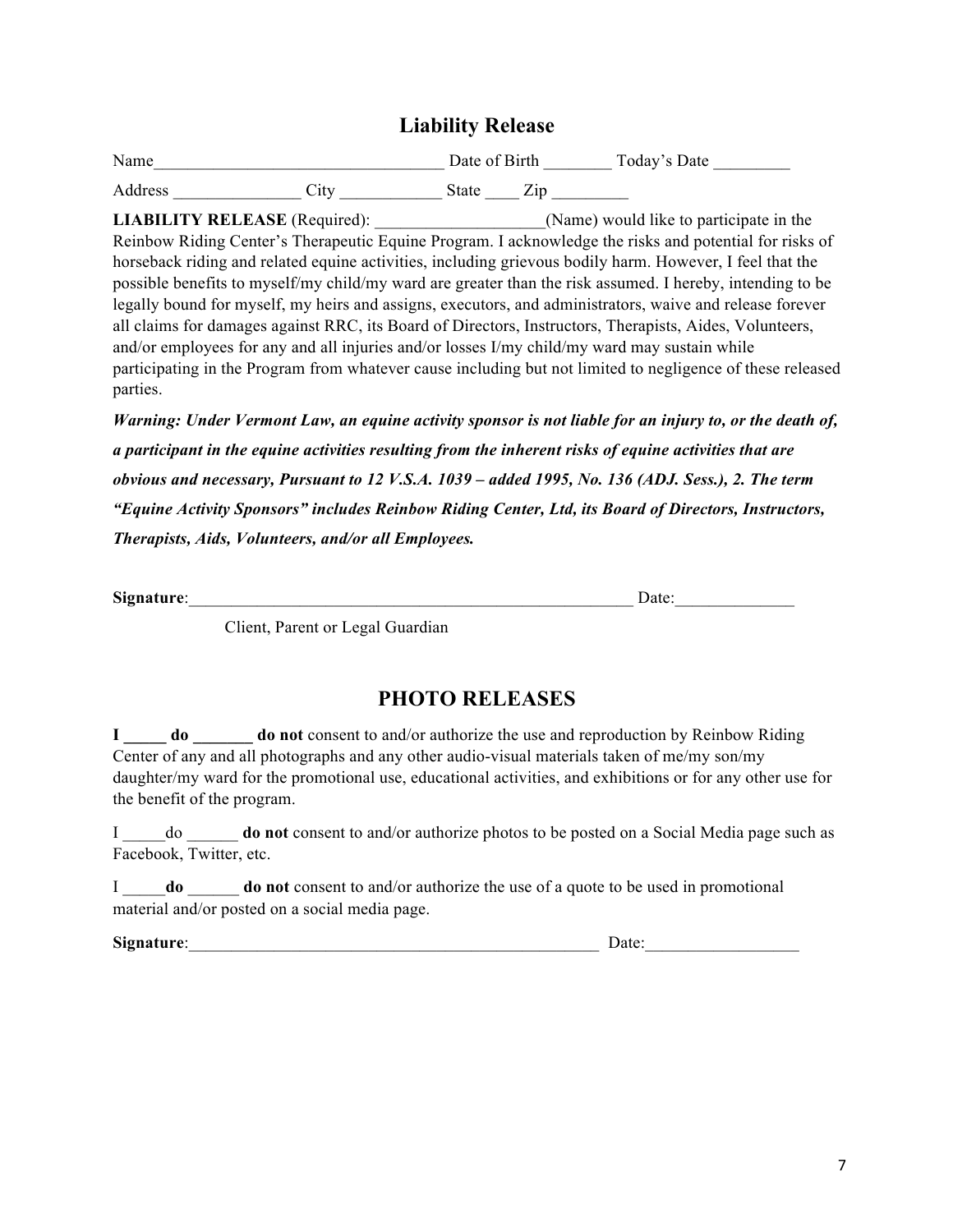# **PARENT INPUT FORM**

Your child will be participating in the Therapeutic Riding program at Reinbow Riding Center. In order for us to provide an individualized program for you child, could you please take a few moments to complete this parent input form. Thank you! This will be very helpful to us.

Child's Name:\_\_\_\_\_\_\_\_\_\_\_\_\_\_\_\_\_\_\_\_\_\_\_\_\_\_\_\_\_\_\_\_\_\_\_\_\_\_\_\_\_ Nickname:\_\_\_\_\_\_\_\_\_\_\_\_\_\_\_\_\_\_\_\_\_

 $Age:$ 

My child's greatest strengths:

My child's current challenges:

My child's current interests / motivators (activities, music, toys, etc.):

What would you like to see your child accomplish through his/her participation in our riding program?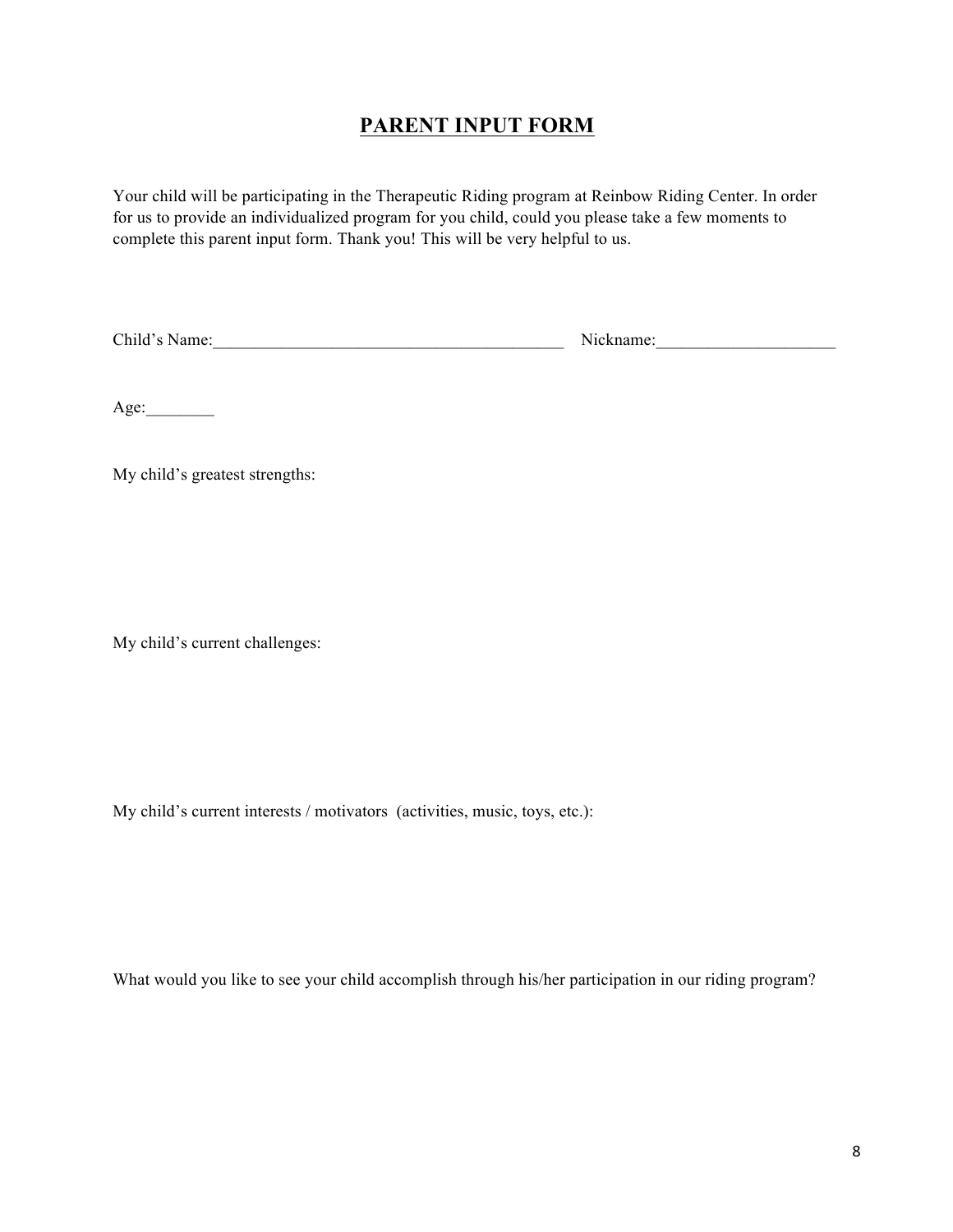## **PROVIDER INPUT FORM**

*(If your child has been referred for participation in this program by a physician, counselor, mental health professional, teacher, etc. please have them fill out this page.)*

The following student, \_\_\_\_\_\_\_\_\_\_\_\_\_\_\_\_\_\_\_\_\_\_\_\_\_\_\_\_\_\_\_\_\_\_\_\_\_\_\_\_\_, will be participating in the Therapeutic Riding program at Reinbow Riding Center. In order for us to provide a more individualized program for this student, could you please take a few moments to complete this provider input form. Thank you! This will be very helpful to us.

Student's strengths: (cognitive, social/emotional, motor, etc.):

Student's challenges: (cognitive, social/emotional, motor, etc.):

What current developmental goals (cognitive, social/emotional, motor, etc.) do you feel would best be supported through the Therapeutic Riding program?

Provider's Name:

Provider's Position: